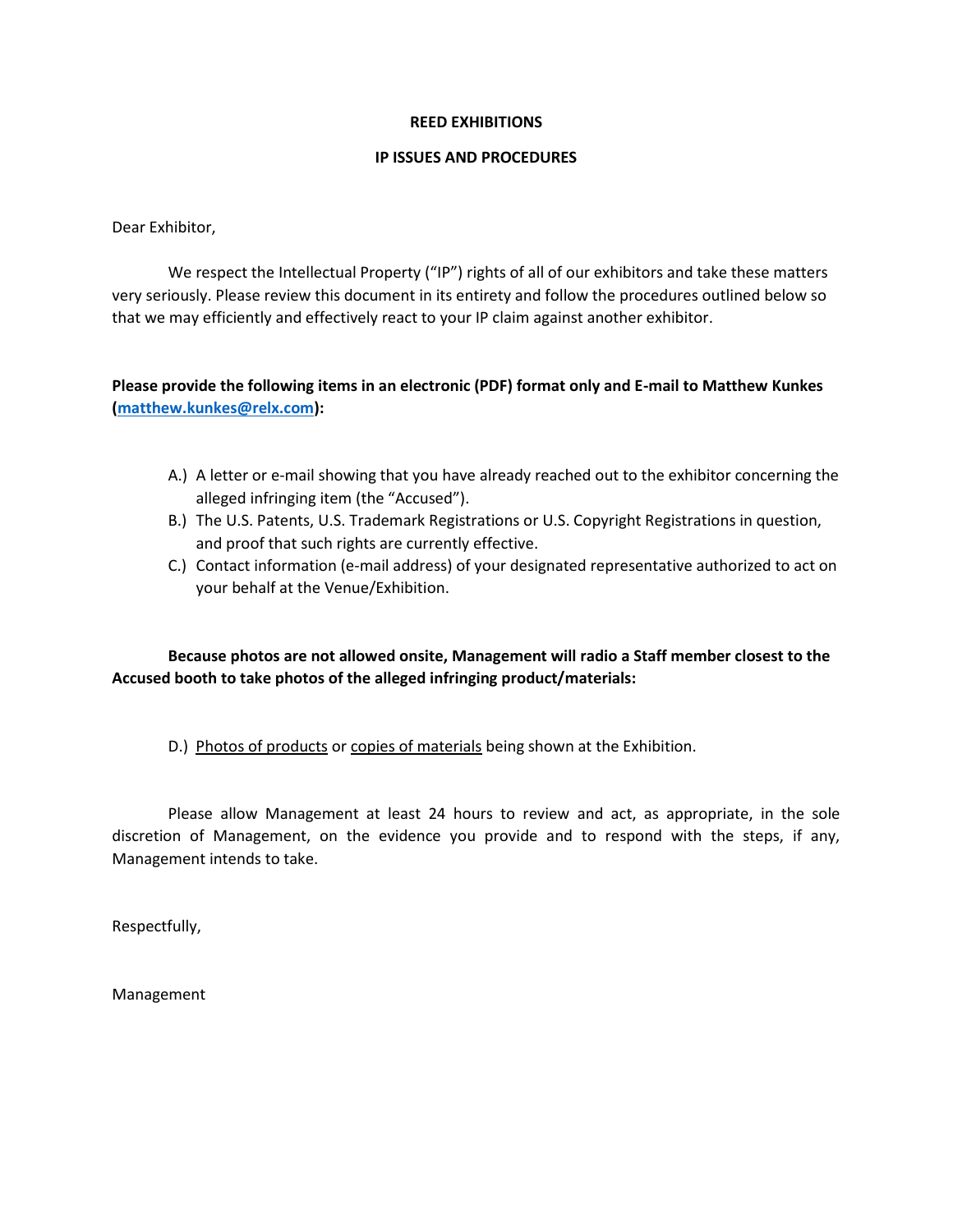## **IP Issues**

Management respects the Intellectual Property ("IP") rights of others and expects all exhibitors to do the same. In connection with the exhibitions managed by Reed Exhibitions, the following points apply:

- 1. Management is not and will not act as an arbiter of the existence of valid and subsisting rights in intellectual property of a complaining exhibitor.
- 2. Management is not and will not become an enforcement agent or representative relating to the alleged intellectual property rights of any exhibitor.
- 3. The role of Management is strictly to try to protect the integrity and peace of the Venue/Exhibition and to preserve the Exhibition environment in a manner to allow all exhibitors the opportunity to receive the benefit of their exhibits.
- 4. Management will cooperate and act consistently with any duly issued court order, writ, judgment or injunction against an exhibitor. In so acting, Management is a neutral party and Management's presence during service of any court issued documents during the Exhibition is strictly for the purpose of carrying out Management's responsibility to try to protect the integrity and peace of the Exhibition.
- 5. Management will acknowledge existing Federally recognized rights (such as U.S. Patents, U.S. Trademark Registrations and U.S. Copyright Registrations) where proof of the current validity of these rights is provided by the Exhibitor/IP Rights Holder to Management, and will assist in communicating those asserted rights to another exhibitor alleged to be in violation of these rights.
- 6. Management may take steps which, in its sole discretion, are believed reasonable and appropriate to try to achieve an accommodation and/or resolution of IP rights issues between exhibitors.
- 7. Management reserves the right to ask an exhibitor, against whom another exhibitor has raised a complaint of infringement of Federally recognized IP rights, to produce appropriate documentation reflecting the right or license of the exhibitor to display and market any complained of product(s) or material(s).
- 8. Management will, when it is deemed reasonable and appropriate in its sole discretion, ask (and possibly insist) that an exhibitor remove items or materials from that exhibitor's booth only where the asserted Federal rights, after being shown to Management to be currently subsisting, clearly cover the items or materials of the alleged infringing exhibitor in the reasonable judgment of Management.
- 9. Exhibitors claiming ownership of IP Rights that are allegedly being infringed by another exhibitor agree to follow the IP Procedures.
- 10. Management shall designate for the Exhibition/Venue site an IP Ombudsperson who shall have the authority to deal with intellectual property issues arising at the Show on behalf of Management, consistent with the IP Procedures.